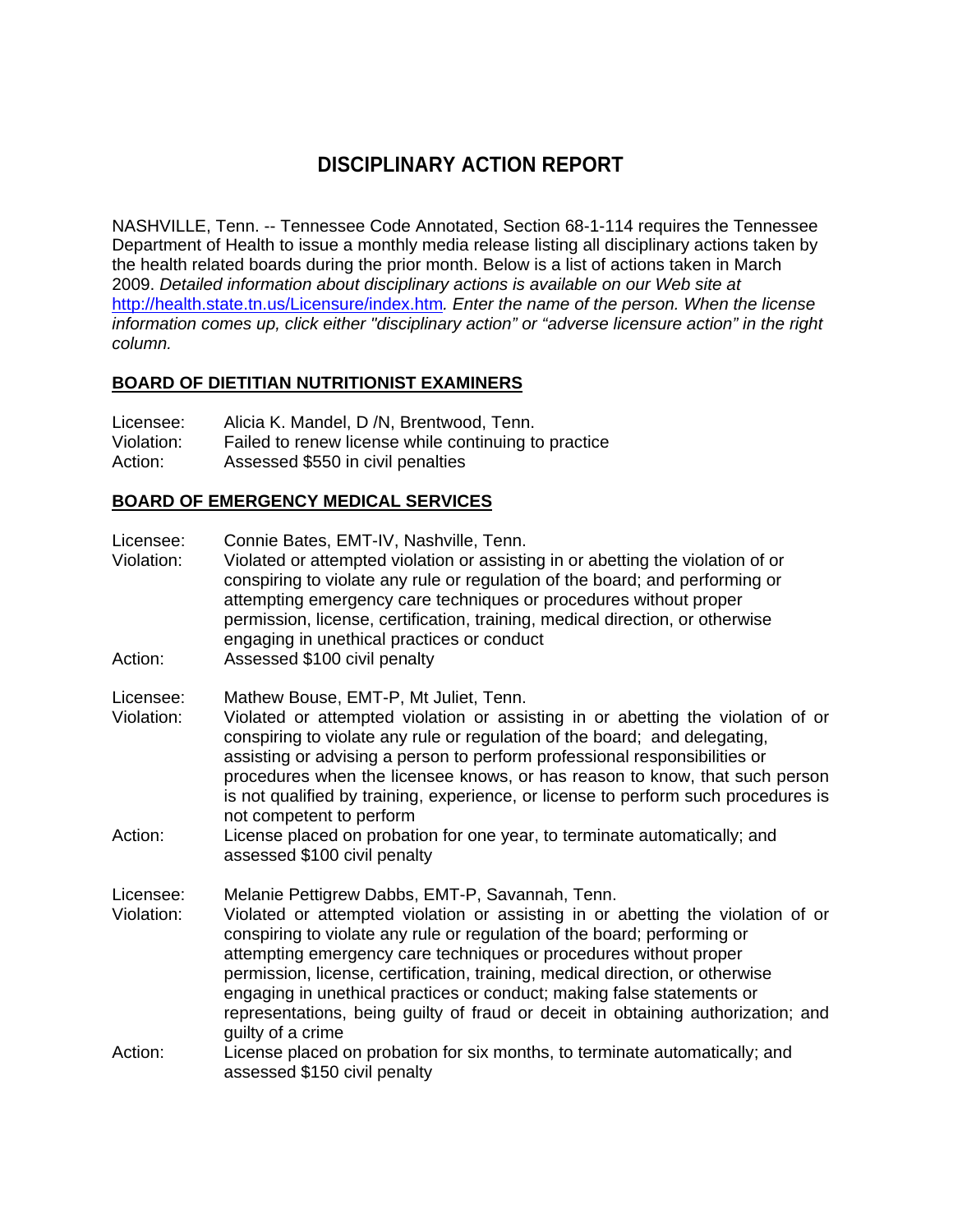*Disciplinary Action Report Page 2 of 16 Page 2 of 16* 

| Licensee:<br>Violation:<br>Action: | Samantha Hawkins, EMT-IV, Sparta, Tenn.<br>Violated or attempted violation or assisting in or abetting the violation of or<br>conspiring to violate any rule or regulation of the board; and habitual<br>intoxication or personal misuse of any drugs or the use of intoxicating liquors,<br>narcotics, controlled substances or other drugs or stimulants in such manner as<br>to adversely affect the delivery, performance or activities in the care of the<br>patients requiring medical care<br>License revoked                                                                                                                                               |
|------------------------------------|--------------------------------------------------------------------------------------------------------------------------------------------------------------------------------------------------------------------------------------------------------------------------------------------------------------------------------------------------------------------------------------------------------------------------------------------------------------------------------------------------------------------------------------------------------------------------------------------------------------------------------------------------------------------|
|                                    |                                                                                                                                                                                                                                                                                                                                                                                                                                                                                                                                                                                                                                                                    |
| Licensee:<br>Violation:            | Paula Christine Hernanadez, EMT-P, Nashville, Tenn.<br>Making false or materially incorrect or inconsistent entries in any patient records<br>of in the records of any ambulance service, health care facility, school,<br>institution or other work place location; failure to report patient care which<br>accurately reflects the evaluation and treatment of each patient; and gross<br>malpractice or negligence, or a pattern of continued or repeated malpractice,<br>ignorance, negligence or incompetence in the provision of emergency care                                                                                                              |
| Action:                            | License placed on probation for two years, to terminate automatically; must<br>complete sixteen hours certified training within one year; and assessed \$100<br>civil penalty                                                                                                                                                                                                                                                                                                                                                                                                                                                                                      |
| Licensee:<br>Violation:<br>Action: | Rachel J. Mathis, EMT-IV, Alexandria, Tenn.<br>Violated or attempted violation or assisting in or abetting the violation of or<br>conspiring to violate any rule or regulation of the board; and habitual<br>intoxication or personal misuse of any drugs or the use of intoxicating liquors,<br>narcotics, controlled substances or other drugs or stimulants in such manner as<br>to adversely affect the delivery, performance or activities in the care of the<br>patients requiring medical care<br>License placed on probation to run concurrent with contract already in place<br>with the Tennessee Professional Assistance Program, but no less than five |
|                                    | years                                                                                                                                                                                                                                                                                                                                                                                                                                                                                                                                                                                                                                                              |
| Licensee:<br>Violation:            | Russell Odom, EMT-P, Chattanooga, Tenn.<br>Violated or attempted violation or assisting in or abetting the violation of or<br>conspiring to violate any rule or regulation of the board; and in violation of Tenn.<br>Comp. R. and Reg. Rule 1200-12-1-.01(1) and (3, Sanitation of Ambulance,<br>and 1200-12-1-.11(6), Ambulance Service Operation and Procedures                                                                                                                                                                                                                                                                                                 |
| Action:                            | Assessed \$150 civil penalty                                                                                                                                                                                                                                                                                                                                                                                                                                                                                                                                                                                                                                       |
| Licensee:<br>Violation:<br>Action: | Jack Clinton Owens, EMT-P, Petros, Tenn.<br>Violation or attempted violation or assisting in or abetting the violation of or<br>conspiring to violate any rule or regulation of the board; and guilty of a crime<br>License revoked                                                                                                                                                                                                                                                                                                                                                                                                                                |
| Licensee:<br>Violation:<br>Action: | Clevelt Rhodes Sr., EMT-IV, Antioch, Tenn.<br>Unprofessional conduct<br>License reprimanded                                                                                                                                                                                                                                                                                                                                                                                                                                                                                                                                                                        |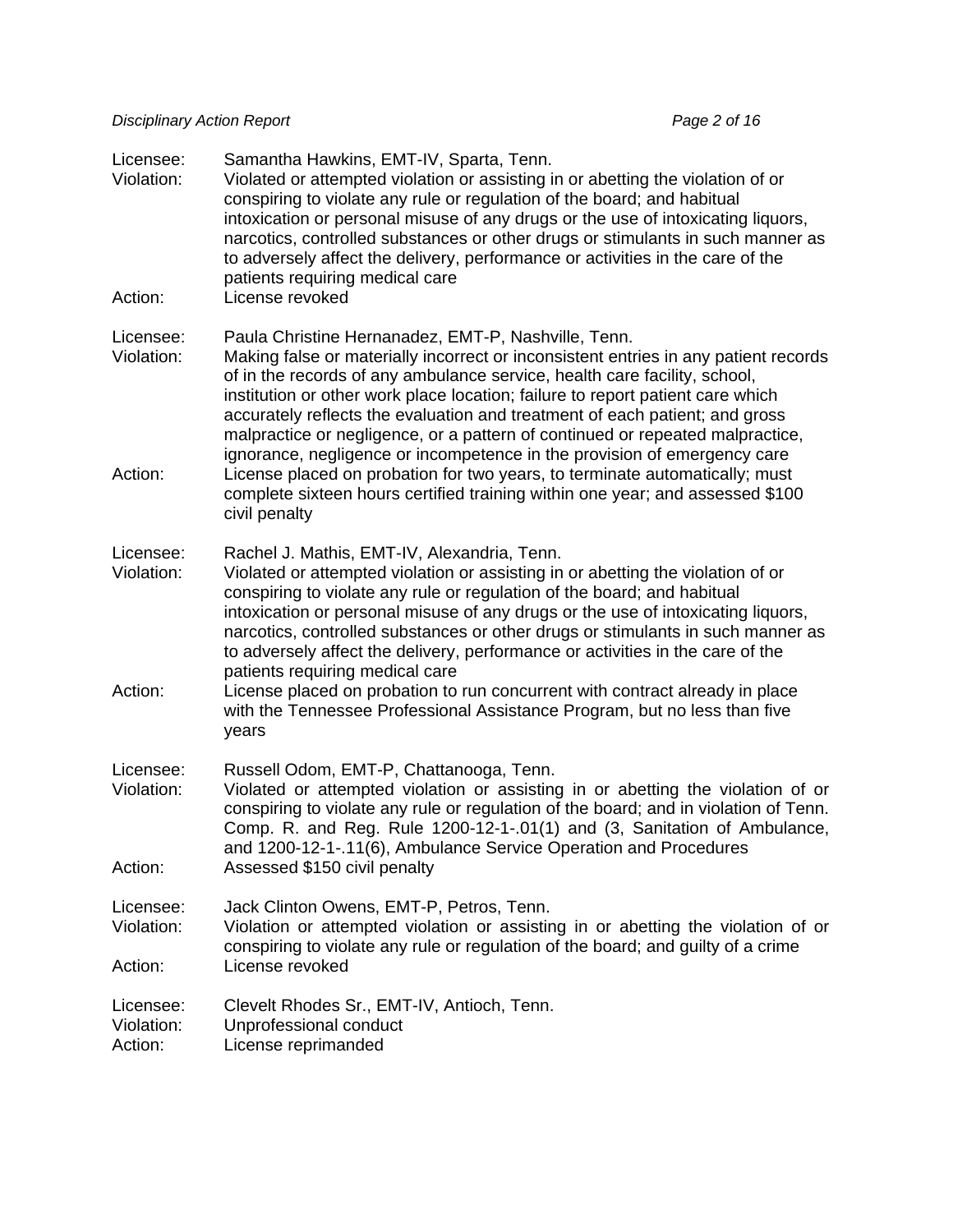| Licensee:               | Howard Tipton, EMT, Memphis, Tenn.                                                                                                                                                                                                              |
|-------------------------|-------------------------------------------------------------------------------------------------------------------------------------------------------------------------------------------------------------------------------------------------|
| Violation:              | Violated or attempted violation or assisting in or abetting the violation of or<br>conspiring to violate any rule or regulation of the board; and in violation of<br>T.C.A. $\S$ 68-140-509(a)                                                  |
| Action:                 | License placed on probation for one year                                                                                                                                                                                                        |
| Licensee:               | Marlon C. Townsel, EMT, Memphis, Tenn.                                                                                                                                                                                                          |
| Violation:              | Violated or attempted violation or assisting in or abetting the violation of or<br>conspiring to violate any rule or regulation of the board; and in violation of<br>T.C.A. $\S$ 68-140-509(a)                                                  |
| Action:                 | License placed on probation for one year                                                                                                                                                                                                        |
| Licensee:<br>Violation: | Timothy Todd Well, EMT, Elkton, KY<br>Failed to submit an application, required documentation, or fee by the<br>established expiration date; and no personshall engage in or profess to                                                         |
|                         | engage in the business or service of transporting patients upon the streets,<br>highways or airways within this state, or the provisions of emergency medical<br>services in the state, unless such person complies with the provisions of this |
| Action:                 | part and regulations pursuant to this part<br>License placed on probation for twenty-seven months; and assessed \$1,250<br>civil penalty                                                                                                        |

#### **(Practitioners were disciplined December 9, 2008, and information was not furnished in time for Press Release.)**

Licensee: Herbert L. Andrews III, EMT-P, East Ridge, Tenn.

- Violation: Making false or materially incorrect or inconsistent entries in any patient records or in the records of any ambulance service, health care facility, school, institution or other work place location; failure to report patient care which accurately reflects the evaluation and treatment of each patient; and gross malpractice or negligence, or a pattern of continued or repeated malpractice, ignorance, negligence or incompetence in the provision of emergency care.
- Action: License suspended for two months and probation for two years; must meet certain terms and conditions, assessed \$350 civil penalties

Licensee: Mandy Forman, EMT-P, Middleton, Tenn.

Violation: Violated attempting to violation or assisting in or abetting the violation of or conspiring to violate any rule or regulation of the board; any criminal statute of this state or the United States which involves moral turpitude or reflects upon the persons ability to fulfill such persons responsibility under this part; making false statements or representations, being guilty or fraud or deceit in obtaining authorization; unauthorized use or removal of narcotics, drugs, supplies or equipment from any ambulance, health care facility, school institution or other work place location; performing or attempting emergency care techniques or procedures without proper permission, license, certification, training, medical direction, or otherwise engaging in unethical practices or conduct; no person shall engage in or profess to engage in the business or service of transporting patients upon the streets, highways or airways within this state, or the provision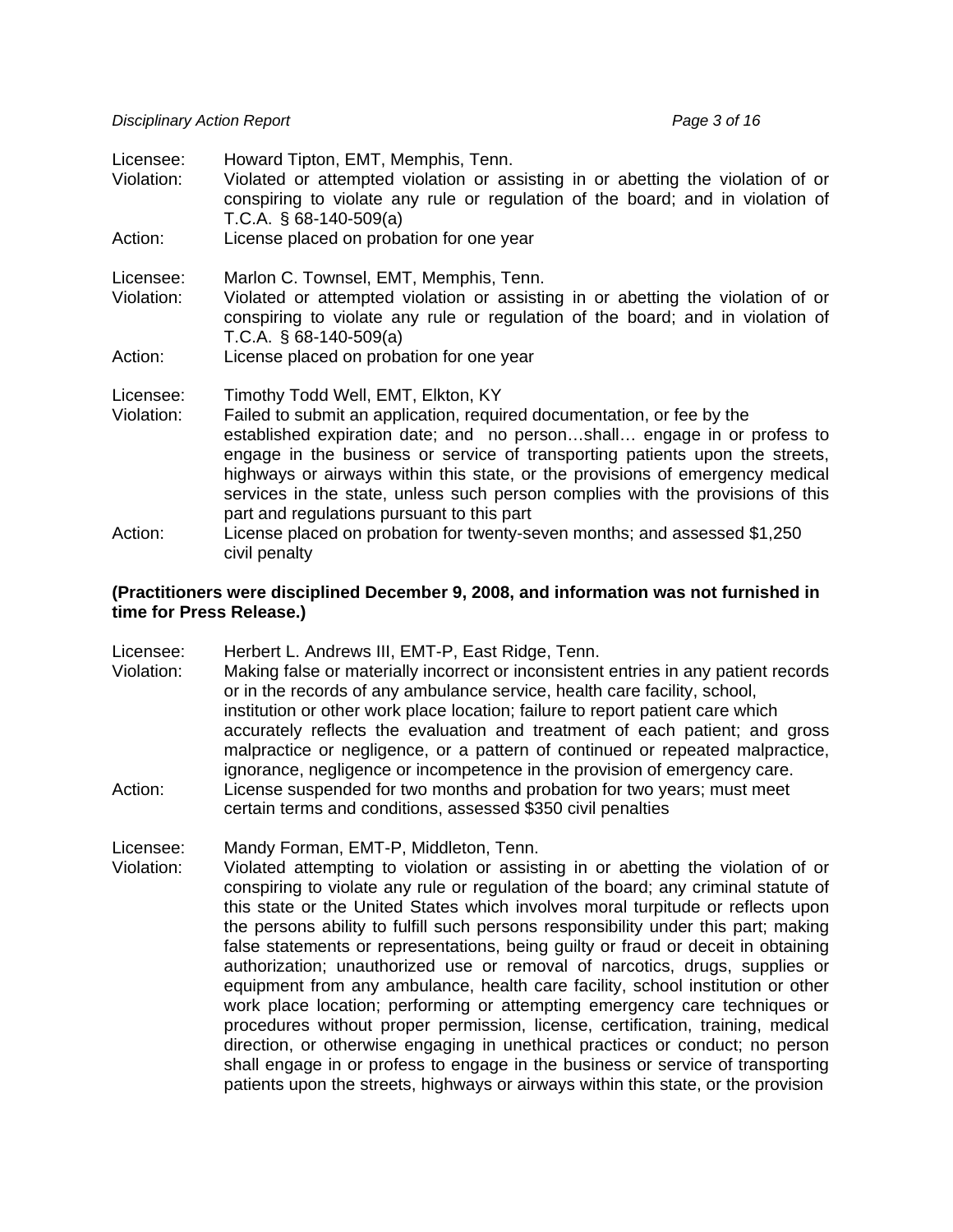#### *Disciplinary Action Report Page 4 of 16 Page 4 of 16*

 of emergency medical services in the state, unless such person complies with the provisions of this part and regulations pursuant to this part; engaging in acts of dishonest which relate to the practice of emergency medical care; failing to unethical, or illegal practice of any other emergency medical services personnel; accepting and performing, or attempting to perform, professional responsibilities which the licensee knows or has reason to know, he is not competent to perform; and delegating, assisting, or advising a person to perform professional responsibilities or procedures when the licensee knows, or has reason to know, that such person is not qualified b training, experience, or license to perform such procedures

Action: License revoked

Licensee: Albert T. Gibson, EMT-P, Strawberry Plains, Tenn.

- Violation: Violation or attempted violation or assisting in or abetting the violation of or conspiring to violate any rule or regulation of the board; abandoning or neglecting a patient requiring emergency care, following assumption of duty; and assigning persons to perform functions contrary to this part or rules and regulation of the board; and delegating, assisting , or advising a person to perform professional responsibilities or procedures when the licensee knows, or has reason to know, that such person is not qualified by training, experience, or license to perform such procedures
- Action: License placed on probation for two years; and assessed \$150 civil penalty

Licensee: JC A. Green, EMT-P, Seveirville, Tenn.

- Violation: Violated or attempted violation or assisting in or abetting the violation of or conspiring to violate any rule or regulation of the board; assigning persons to perform functions contrary to this part or rules and regulations of the board; and delegating, assisting or advising a person to perform professional responsibilities or procedures when the licensee knows, or has reason to know, that such person is not qualified by training, experience, or license to perform such procedures
- Action: License placed on probation for one year, to terminate automatically; and assessed \$100 civil penalty

Licensee: Rebecca Lynn Hodge, EMT-IV, Bolivar, Tenn.

Violation: Violated or attempting to violate or assisting in or abetting the violation of or conspiring to violate rule or regulation of the board; unauthorized removal of narcotics, drugs, supplies or equipment from any ambulance, health care facility, school, institution or other work place location; performing or attempting emergency care techniques or procedures without proper permission, license, certification, training, medical direction, or otherwise engaging in unethical practices or conduct; engaging in or profess to engage in the business or service of transporting patients upon the streets, highways or airways within this state, or the provision of emergency medical services in the state, unless such person complies with the provisions of this part and regulations pursuant to this part; failing to report to appropriate personnel facts known to the individual regarding incompetent, unethical, or illegal practice of any other emergency medical services personnel; and accepting and performing, or attempting to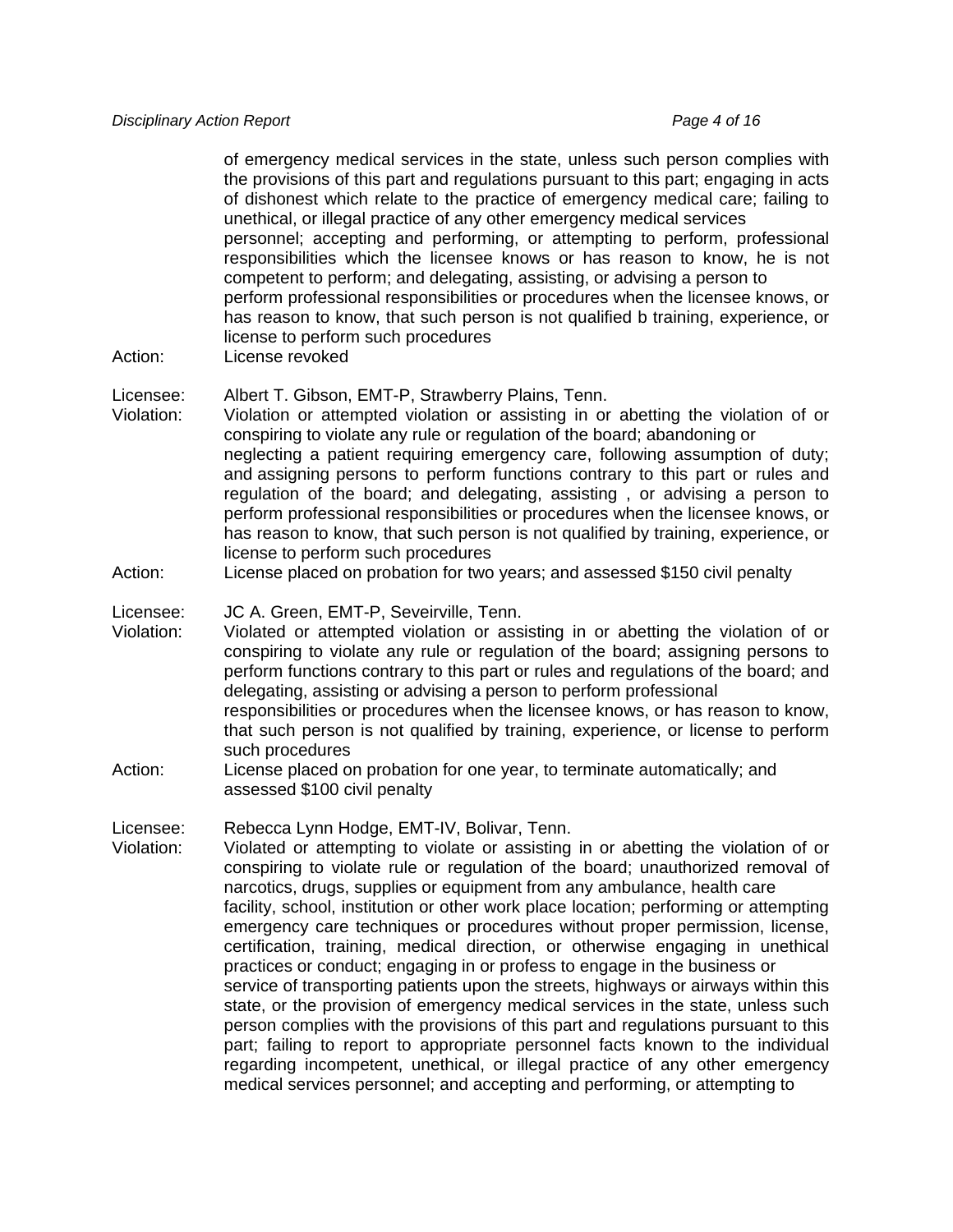perform, professional responsibilities which the licensee knows, or has reason to know, he is not competent to perform

Action: License suspended for three months, to be placed on probation automatically for two years; and assessed \$200 civil penalty

Licensee: Randall Lee Williams, EMT, Kingsport, Tenn.

Violation: Violated or attempting to violation or assisting in or abetting the violation of or conspiring to violate any criminal statute of this state or the United States which involves moral turpitude or reflects upon the persons ability to fulfill such persons responsibilities<br>Action: License revoked License revoked

#### **BOARD OF MEDICAL EXAMINERS**

| Licensee:<br>Violation:<br>Action: | Carol W. Guess, M.D., Tiptonville, Tenn.<br>Unprofessional, dishonorable or unethical conduct<br>License reprimanded, shall not perform surgeries in the State of Tennessee<br>until all restrictions on Kentucky license are lifted, and assessed costs                                                                                              |
|------------------------------------|-------------------------------------------------------------------------------------------------------------------------------------------------------------------------------------------------------------------------------------------------------------------------------------------------------------------------------------------------------|
| Licensee:<br>Violation:<br>Action: | Louis A. Leskosky, M.D., Paducah, KY<br>Unprofessional conduct; habitual personal misuse of any drugs (including<br>alcohol) in such a manner as to adversely affect the person's ability to practice<br>medicine: and disciplinary action taken in another state<br>Restricted license issued; must comply with TMF contract                         |
| Licensee:<br>Violation:<br>Action: | Russ M. Savit, M.D., Coeur D'Alene, ID<br>Disciplinary action against a person licensed to practice medicine in another<br>state or territory of the United States for any acts or omissions that would<br>constitute grounds for discipline of a person licensed in the state.<br>License reprimanded, assessed \$100 in civil penalties, plus costs |
| Licensee:<br>Violation:<br>Action: | Anup K. Satpathy, M.D., Dixon, Tenn<br>Unprofessional, dishonorable or unethical conduct; in violation of T.C.A. § 63-6-<br>214(b)(4) and (12); and Tenn. Comp. R & Regs. 0880-20.17(7)(a) 3.<br>License revoked, assessed costs                                                                                                                      |
| Licensee:<br>Violation:<br>Action: | Mary Virginia Strauss, M.D.X., Knoxville, Tenn.<br>Failed to properly maintain sufficient continuing education credits<br>Assessed \$260 in civil penalties, must provide proof of 7.0 hours of continuing<br>education within 180 days.                                                                                                              |
| Licensee:<br>Violation:<br>Action: | David A. Walker, M.D., Morristown, Tenn.<br>Failed to properly maintain sufficient continuing education credits<br>Assessed \$1,280 in civil penalties, must meet certain terms and conditions                                                                                                                                                        |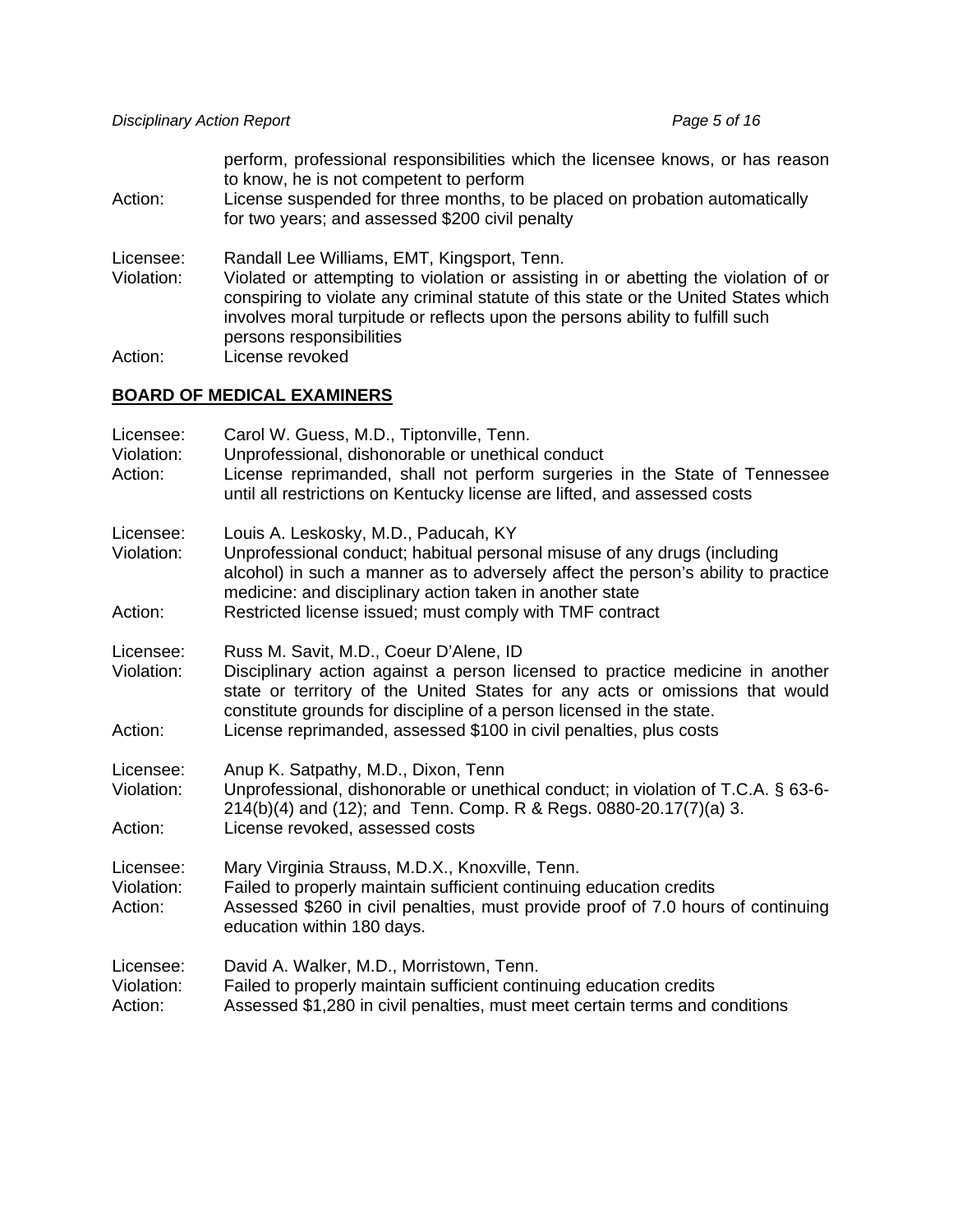# **BOARD OF NURSING**

| Licensee:<br>Violation:<br>Action: | Alisha Dawn Arnold, L.P.N., Hillsboro, Tenn.<br>Unfit or incompetent by reason of negligence, habits or other cause; and<br>unprofessional conduct<br>License suspended; must meet certain terms and conditions; and assessed<br>costs                                                                                                                                                                                                                                                                                                    |
|------------------------------------|-------------------------------------------------------------------------------------------------------------------------------------------------------------------------------------------------------------------------------------------------------------------------------------------------------------------------------------------------------------------------------------------------------------------------------------------------------------------------------------------------------------------------------------------|
| Licensee:<br>Violation:<br>Action: | Kristi Atkins-Wade, R.N., Portland, Tenn.<br>Unprofessional conduct<br>License suspended; must meet certain terms and conditions; and assessed<br>costs                                                                                                                                                                                                                                                                                                                                                                                   |
| Licensee:<br>Violation:<br>Action: | Devona F. Attaway, L.P.N., Dyersburg, Tenn.<br>Unfit or incompetent by reason of negligence, habits or other cause;<br>unprofessional conduct; and being under the influence of alcoholic<br>beverages, or under the influence of drugs which impair judgment while on duty<br>in any health care facility, school, institution or other work place location<br>License revoked                                                                                                                                                           |
| Licensee:<br>Violation:<br>Action: | William Clyde Baker III, R.N., Kingsport, Tenn.<br>Unfit or incompetent by reason of negligence, habits or other cause;<br>unprofessional conduct; and unauthorized use or removal of narcotics, drugs,<br>supplies, or equipment from any health care facility school, institution or other<br>work place location.<br>License revoked                                                                                                                                                                                                   |
| Licensee:<br>Violation:<br>Action: | Sarah R. Baines, L.P.N., Johnson City, Tenn.<br>Unprofessional conduct, unfitness, or incompetency by reason of negligence,<br>habits or other causes; unauthorized use or removal of narcotics, drugs,<br>supplies, or equipment from any health care facility, school, institution or other<br>work place location; and the use of any intoxicating beverage or the illegal use<br>of any narcotic or dangerous drug while on duty in any health care facility,<br>school, institution, or other work place location<br>License revoked |
| Licensee:<br>Violation:<br>Action: | Steven D. Barrs, L.P.N., Knoxville, Tenn.<br>Unfit or incompetent by reason of negligence, habits or other cause;<br>unprofessional conduct; and in violation of T.C.A. § 53-10-104(a) and (b) and<br>T.C.A. $\S$ 53-10-105(a)<br>License placed on probation for no less than five years, to run concurrent with<br>contract already in place with the Tennessee Professional Assistance Program                                                                                                                                         |
| Licensee:<br>Violation:            | Christopher L. Beets, R.N., Rutledge, Tenn.<br>Unprofessional conduct, unfitness, or incompetency by reasons of negligence,<br>habits or other causes; being under the influence of alcoholic beverages, or<br>under the influence of drugs which impair judgment while on duty in any health                                                                                                                                                                                                                                             |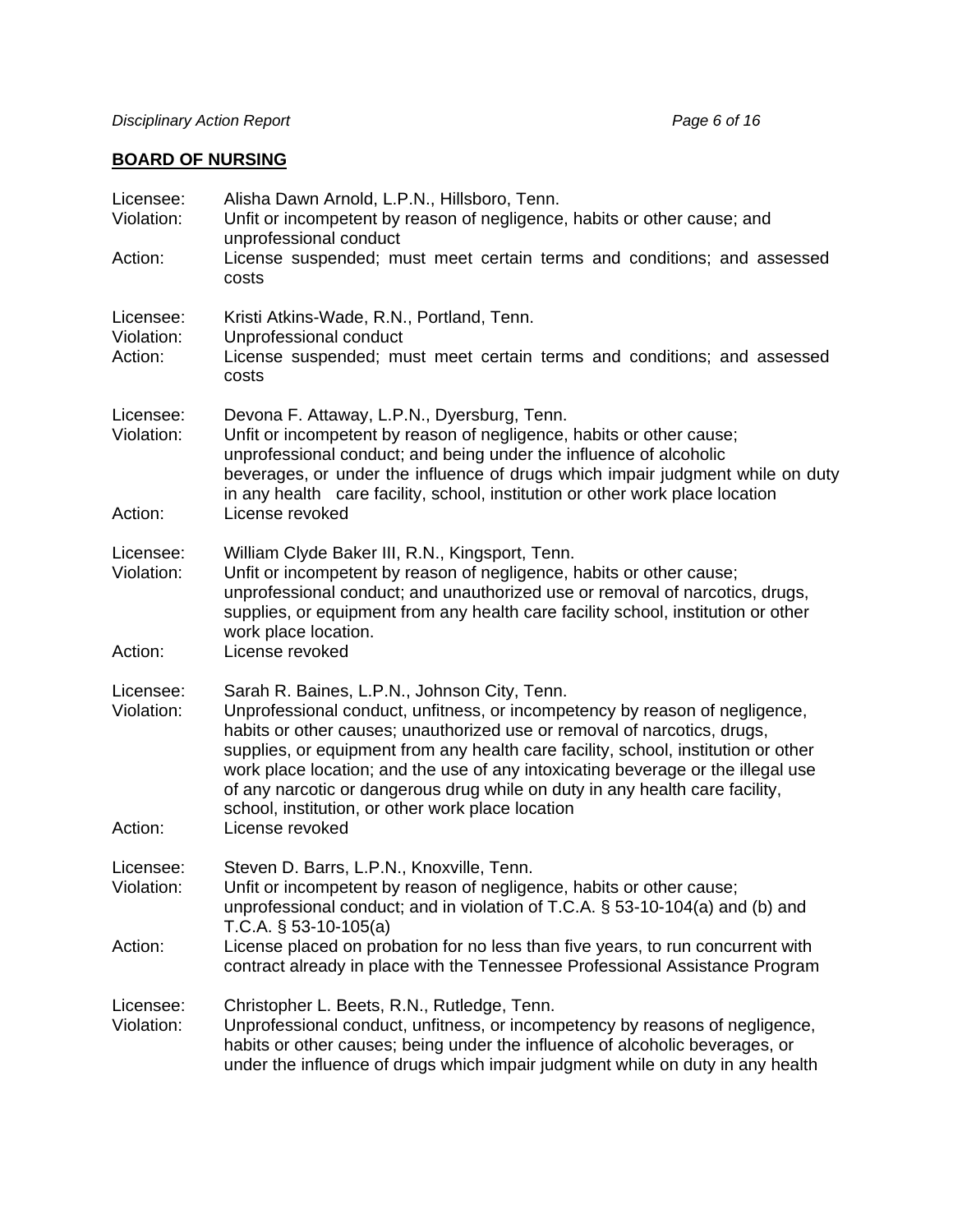| Action:                            | care facility, school, institution or other work place location; and practicing<br>professional nursing in a manner inconsistent with T.C.A. § 63-7-103<br>License revoked                                                                                                                                                                                                                                                                                                                                                                           |
|------------------------------------|------------------------------------------------------------------------------------------------------------------------------------------------------------------------------------------------------------------------------------------------------------------------------------------------------------------------------------------------------------------------------------------------------------------------------------------------------------------------------------------------------------------------------------------------------|
| Licensee:<br>Violation:            | Jaye Brooks, L.P.N., Loudon, Tenn.<br>Unfit or incompetent by reason of negligence, habits or other cause and                                                                                                                                                                                                                                                                                                                                                                                                                                        |
| Action:                            | unprofessional conduct<br>License suspended; must meet certain terms and conditions                                                                                                                                                                                                                                                                                                                                                                                                                                                                  |
| Licensee:<br>Violation:<br>Action: | Rebecca M. Carpenter, R.N., Jasper, Tenn.<br>Unprofessional conduct, unfitness, or incompetency by reasons of negligence,<br>habits or other causes; unauthorized use or removal of narcotics, drugs,<br>supplies, or equipment from any health care facility, school, institution or other<br>work place location; and being under the influence of alcoholic beverages, or<br>under the influence of drugs which impair judgment while on duty in any health<br>care facility, school, institution or other work place location<br>License revoked |
| Licensee:<br>Violation:<br>Action: | Lindsay Chapman, L.P.N., Lafollett, Tenn.<br>Addicted to alcohol or drugs to the degree of interfering with nursing duties; and<br>has violated or attempted to violate, directly or indirectly, or assisted in or<br>abetted the violation of, or conspired to violate, any provision of this chapter or<br>any lawful order of the board issued pursuant thereof<br>License revoked                                                                                                                                                                |
| Licensee:<br>Violation:<br>Action: | Teresa Huskey Chastain, R.N., Maryville, Tenn.<br>Unfit or incompetent by reason of negligence, habits or other cause<br>License revoked                                                                                                                                                                                                                                                                                                                                                                                                             |
| Licensee:<br>Violation:<br>Action: | Stacy L. Daniels, L.P.N., Greenfield, Tenn.<br>Unprofessional conduct<br>License suspended; must meet certain terms and conditions                                                                                                                                                                                                                                                                                                                                                                                                                   |
| Licensee:<br>Violation:            | Rhonda A. Despain, L.P.N., Newbern, Tenn.<br>Unfit, or incompetent, by reasons of negligence, habits or other cause;<br>unprofessional conduct, and unauthorized use or removal of narcotics, drugs,<br>supplies, or equipment from any health care facility, school, institution or other<br>work place location                                                                                                                                                                                                                                    |
| Action:                            | License revoked                                                                                                                                                                                                                                                                                                                                                                                                                                                                                                                                      |
| Licensee:<br>Violation:            | Kristin L. Donati, R.N., Memphis, Tenn.<br>Unprofessional conduct, unfitness, or incompetency, by reasons of negligence,<br>habits or other causes; and unauthorized use or removal of narcotics, drugs,<br>supplies, or equipment from any health care facility, school, institution or other<br>work place location                                                                                                                                                                                                                                |
| Action:                            | License placed on probation to run concurrent with contract already in place<br>with the Tennessee Professional Assistance, but no less than three years                                                                                                                                                                                                                                                                                                                                                                                             |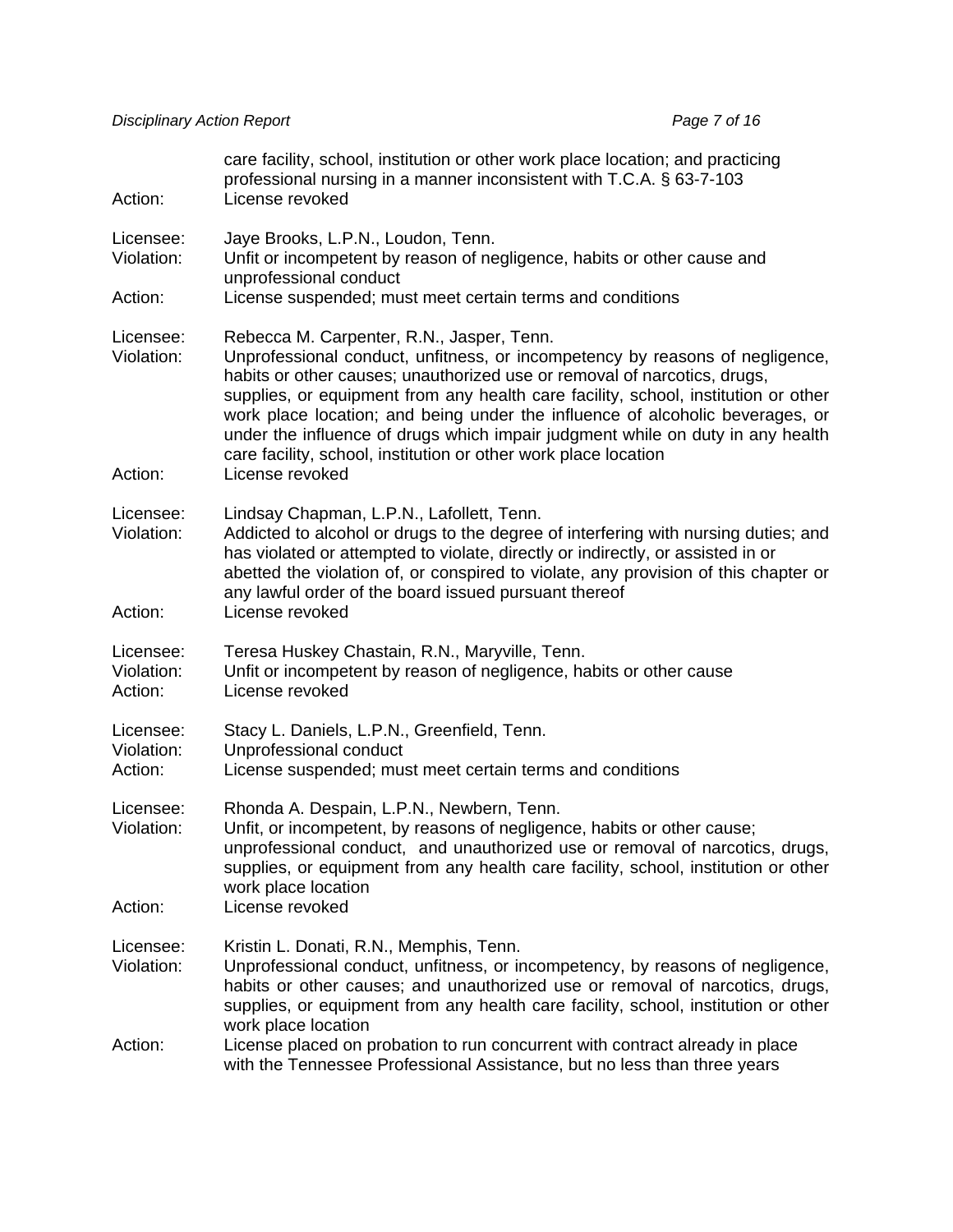| Individual:<br>Violation: | Carrie Dovenbarger, Unlicensed, Knoxville, Tenn.<br>Willfully and knowingly practicing professional nursing without a permit, license,<br>certification, or other authorization from the Board. and engaging in acts of<br>dishonesty which relate to the practice of nursing                                                                                                                                                                                                                                                                                                                                                                                                                                                                      |
|---------------------------|----------------------------------------------------------------------------------------------------------------------------------------------------------------------------------------------------------------------------------------------------------------------------------------------------------------------------------------------------------------------------------------------------------------------------------------------------------------------------------------------------------------------------------------------------------------------------------------------------------------------------------------------------------------------------------------------------------------------------------------------------|
| Action:                   | Assessed \$1,000 in civil penalties                                                                                                                                                                                                                                                                                                                                                                                                                                                                                                                                                                                                                                                                                                                |
| Licensee;<br>Violation:   | Jennifer M. Feeny, R.N., Saltville, VA<br>Unprofessional conduct, unfitness, or incompetency by reason of negligence,<br>habits or other causes; and unauthorized use or removal of narcotics, drugs,<br>supplies, or equipment from any health care facility, school, institution or other<br>work place location                                                                                                                                                                                                                                                                                                                                                                                                                                 |
| Action:                   | Multi state privilege to practice nursing is revoked                                                                                                                                                                                                                                                                                                                                                                                                                                                                                                                                                                                                                                                                                               |
| Licensee:<br>Violation:   | Charla Mae Fields, L.P.N., Gallatin, Tenn.<br>Unprofessional conduct, unfitness, or incompetency, by reasons of negligence,<br>habits or other causes; and unauthorized use or removal of narcotics, drugs,<br>supplies, or equipment from any health care facility, school, institution or other<br>work place location                                                                                                                                                                                                                                                                                                                                                                                                                           |
| Action:                   | License placed on probation to run concurrent with contract already in place<br>with the Tennessee Professional Assistance, but no less than three years                                                                                                                                                                                                                                                                                                                                                                                                                                                                                                                                                                                           |
| Licensee:<br>Violation:   | Rebecca A. Garland, L.P.N., Elizabethton, Tenn.<br>Unprofessional conduct, unfitness, or incompetency, by reasons of negligence,<br>habits or other causes; making false or materially incorrect, inconsistent or<br>unintelligible entries in any patient record of any health care facility, school,<br>institution or other work place location pertaining to the obtaining, possessing or<br>administration of any controlled substance as defined in the Federal Controlled<br>Substance Act; unauthorized use or removal of narcotics, drugs, supplies, or<br>equipment from any health care facility, school, institution or other work<br>place<br>location; and engaging in acts of dishonesty which relate to the practice of<br>nursing |
| Action:                   | License revoked                                                                                                                                                                                                                                                                                                                                                                                                                                                                                                                                                                                                                                                                                                                                    |
| Licensee:<br>Violation:   | Jana K. Gibson, R.N., Maryville, Tenn.<br>Has violated or attempted to violate, directly or indirectly, or assisted in or<br>abetted the violation of, or conspired to violate, any provision of this chapter or<br>any lawful order of the board issued pursuant thereto                                                                                                                                                                                                                                                                                                                                                                                                                                                                          |
| Action:                   | License revoked                                                                                                                                                                                                                                                                                                                                                                                                                                                                                                                                                                                                                                                                                                                                    |
| Licensee:<br>Violation:   | Donna Y. Gilreath, L.P.N., Rock Springs, GA<br>Unfit or incompetent by reason of negligence, habits or other cause; is addicted<br>to alcohol or drugs to the degree of interfering with nursing duties;<br>unprofessional conduct; failure to maintain a record for each patient which<br>accurately reflects the nursing problems and interventions for the patient and/or<br>failure to maintain a record for each patient which accurately reflects the name<br>and title of the nurse providing care; making false or materially incorrect,<br>inconsistent or unintelligible entries in any patient records or in the records of<br>any health care facility, school, institution or other work place location pertaining                    |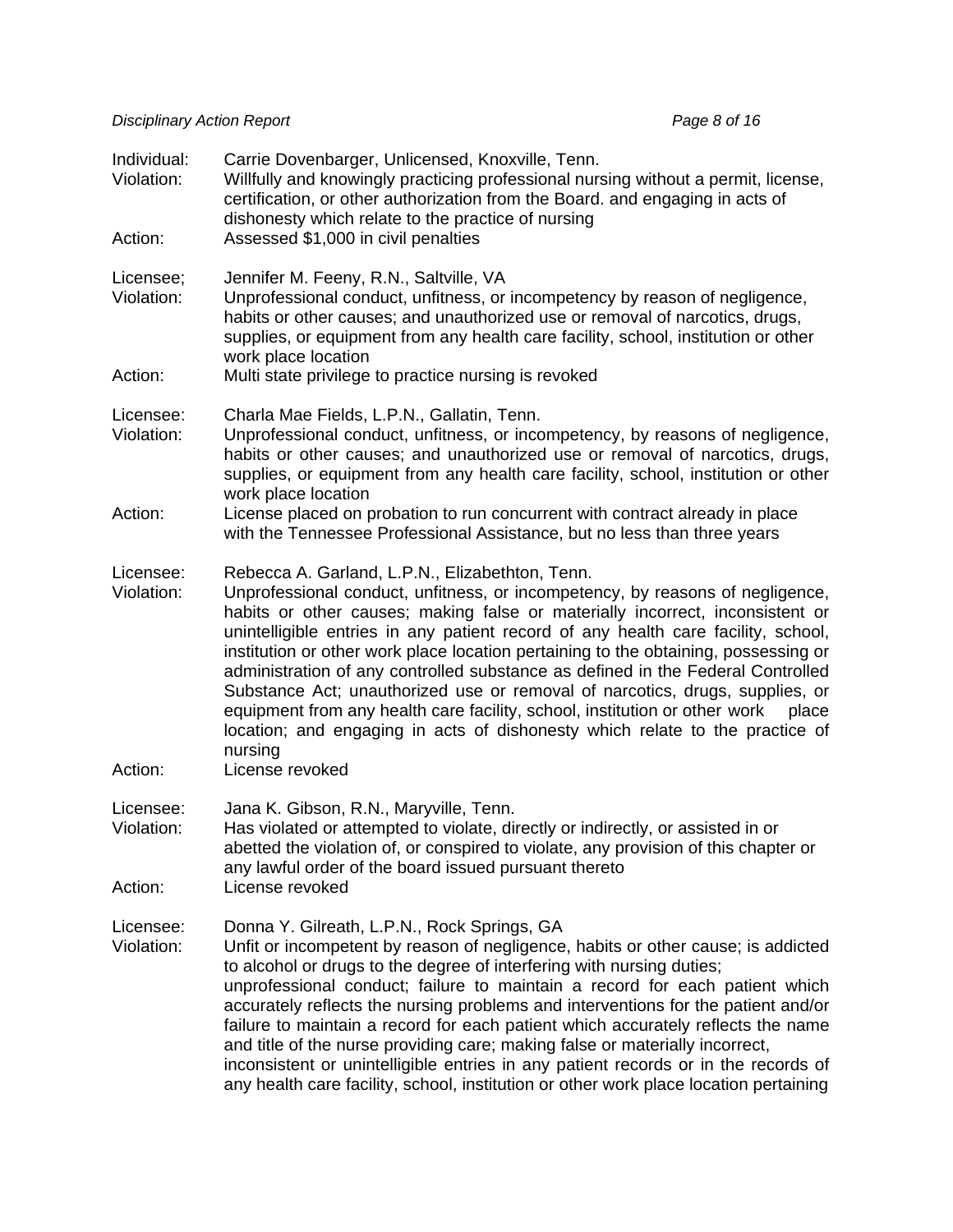| Action:                            | to the obtaining, possessing or administration of any controlled substance as<br>defined in the Federal Controlled Substance Act; unauthorized use or removal<br>of narcotics, drugs, supplies, or equipment from any health care facility, school,<br>institution or other work place location; and engaging in acts of dishonesty<br>which relate to the practice of nursing<br>License placed on probation for three years; must meet certain terms and<br>conditions |
|------------------------------------|--------------------------------------------------------------------------------------------------------------------------------------------------------------------------------------------------------------------------------------------------------------------------------------------------------------------------------------------------------------------------------------------------------------------------------------------------------------------------|
| Licensee:<br>Violation:<br>Action: | Susan C. Goolsby, A.P.N., R.N., Strawberry Plains, Tenn.<br>Unprofessional conduct, unfitness, or incompetency by reasons of negligence,<br>habits or other causes; and engaging in acts of dishonesty which relate to the<br>practice of nursing.                                                                                                                                                                                                                       |
|                                    | License placed on probation to run concurrent with contract already in place<br>with the Tennessee Professional Assistance Program                                                                                                                                                                                                                                                                                                                                       |
| Licensee:<br>Violation:<br>Action: | Jamey D. Hagan, R.N., Columbia, Tenn.<br>Unprofessional conduct<br>License placed on probation to run concurrent with contract already in place<br>with the Tennessee Professional Assistance Program but no less than one year                                                                                                                                                                                                                                          |
| Licensee:<br>Violation:            | Deanne Sue Harville, L.P.N., Washburn, Tenn.<br>Unprofessional conduct, unfitness, or incompetency, by reasons of negligence,<br>habits or other causes and engaging in acts of dishonesty which relate to the<br>practice of nursing                                                                                                                                                                                                                                    |
| Action:                            | License revoked                                                                                                                                                                                                                                                                                                                                                                                                                                                          |
| Licensee:<br>Violation:            | Tammela A. Haverly, L.P.N., Knoxville, Tenn.<br>Unfit or incompetent by reason of negligence, habits or other causes; and<br>unprofessional conduct                                                                                                                                                                                                                                                                                                                      |
| Action:                            | License revoked                                                                                                                                                                                                                                                                                                                                                                                                                                                          |
| Licensee:<br>Violation:            | Tonia Leigh Henry, A.P.N., R.N., Whitehouse, Tenn.<br>Unprofessional conduct; and failure to maintain a record for each patient which<br>accurately reflects the nursing problems and interventions for the patient and/or<br>failure to maintain a record for each patient which accurately reflects the name<br>and title of the nurse providing care.                                                                                                                 |
| Action:                            | License placed on probation for one year; must meet certain terms and<br>conditions; assessed \$1,000 in civil penalties, plus costs                                                                                                                                                                                                                                                                                                                                     |
| Licensee:<br>Violation:<br>Action: | Coronda Hillard, L.P.N., Memphis, Tenn.<br>Unprofessional conduct<br>License reprimanded                                                                                                                                                                                                                                                                                                                                                                                 |
| Licensee:<br>Violation:<br>Action: | Catherine Hillebrand, L.P.N., Tecumesh, MI<br>Unfit, or incompetent, by reasons of negligence, habits or other causes;<br>unprofessional conduct, unauthorized use or removal of narcotics, drugs,<br>supplies or equipment from any health care facility, school, institution or work<br>place location<br>License voluntarily surrendered                                                                                                                              |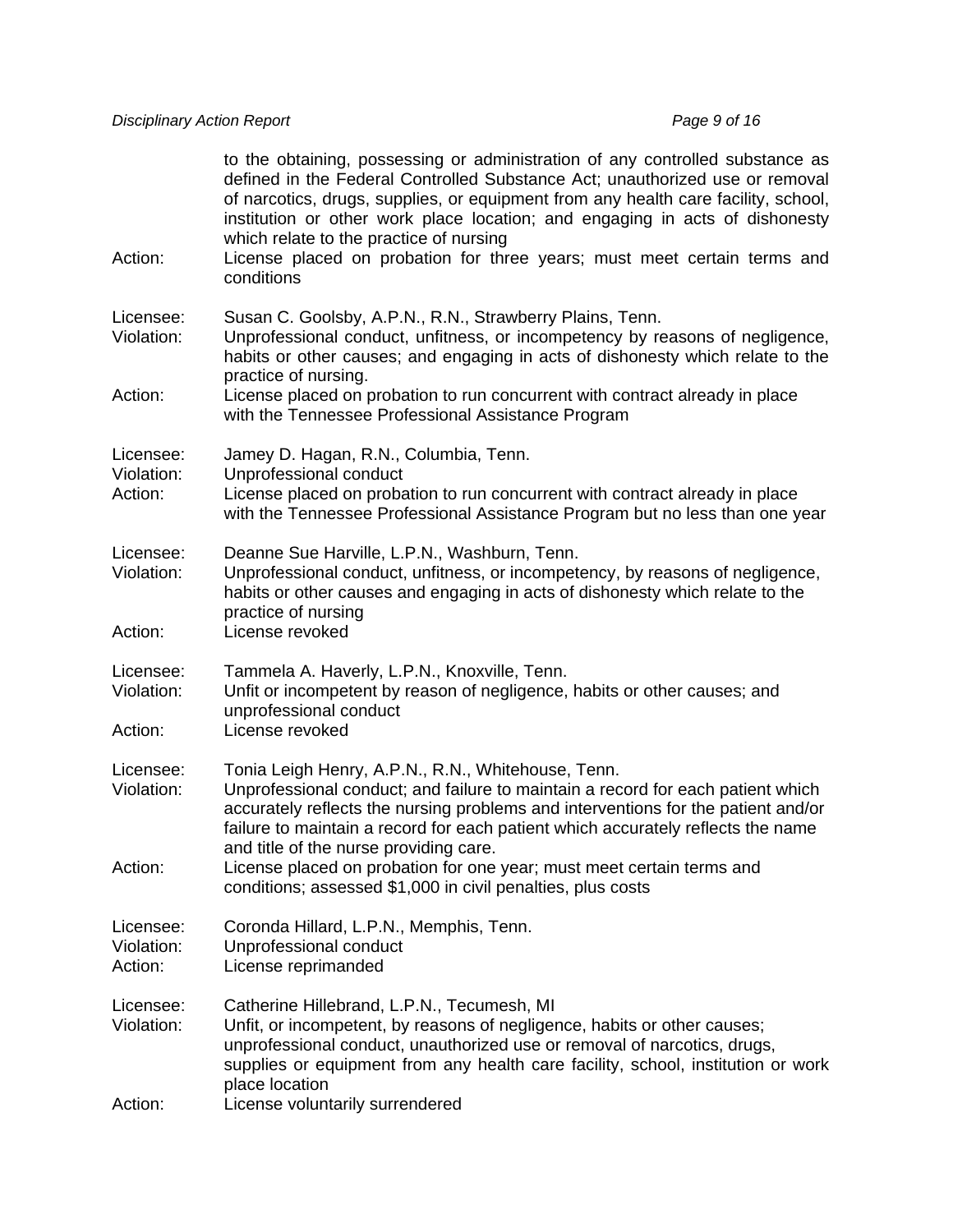*Disciplinary Action Report* **Page 10 of 16** *Page 10 of 16 Page 10 of 16* 

| Licensee:<br>Violation:            | Catherine Humphreys, R.N., Lawrenceburg, Tenn.<br>Unprofessional conduct, unfitness, or incompetency, by reasons of negligence,<br>habits or other causes; unauthorized use or removal of narcotics, drugs,<br>supplies or equipment from any health care facility, school, institution or work<br>place location; and being under the influence of drugs which impair judgment<br>while on duty in any health care facility, school, institution or other work place<br>location                                                                                                                                                                                                                                           |
|------------------------------------|-----------------------------------------------------------------------------------------------------------------------------------------------------------------------------------------------------------------------------------------------------------------------------------------------------------------------------------------------------------------------------------------------------------------------------------------------------------------------------------------------------------------------------------------------------------------------------------------------------------------------------------------------------------------------------------------------------------------------------|
| Action:                            | License revoked                                                                                                                                                                                                                                                                                                                                                                                                                                                                                                                                                                                                                                                                                                             |
| Licensee:<br>Violation:            | Carma L. Jack, R.N., Nashville, Tenn.<br>Unprofessional conduct; and has violated or attempted to violate, directly or<br>indirectly, or assisted in or abetted the violation of, or conspired to violate, any<br>provision of this chapter or any lawful order of the board issued pursuant<br>thereto                                                                                                                                                                                                                                                                                                                                                                                                                     |
| Action:                            | License revoked; and assessed costs                                                                                                                                                                                                                                                                                                                                                                                                                                                                                                                                                                                                                                                                                         |
| Licensee:<br>Violation:            | Linda Livingston, L.P.N., Nashville, Tenn.<br>Unprofessional conduct, unfitness, or incompetency, by reasons of negligence,<br>habits or other causes; and engaging in acts of dishonesty which relate to the<br>practice of nursing                                                                                                                                                                                                                                                                                                                                                                                                                                                                                        |
| Action:                            | License revoked                                                                                                                                                                                                                                                                                                                                                                                                                                                                                                                                                                                                                                                                                                             |
| Licensee:<br>Violation:            | Lynda C. Minton, L.P.N., Oakland, Tenn.<br>Unprofessional conduct; making false or materially incorrect, inconsistent or<br>unintelligible entries in any patient records or in the records of any health care<br>facility, school, institution or other work place location pertaining to the<br>obtaining, possessing or administration of any controlled substances as defined<br>in the Federal Controlled Substances Act; unauthorized use or removal of<br>narcotics, drugs, supplies, or equipment from any health care facility, school,<br>institution or other work place location; impersonating another licensed<br>practitioner; and engaging in acts of dishonesty which relate to the practice of<br>nursing |
| Action:                            | License revoked                                                                                                                                                                                                                                                                                                                                                                                                                                                                                                                                                                                                                                                                                                             |
| Individual:<br>Violation;          | Betsy Ann Axmacher Miller, Unlicensed, East Ridge, Tenn.<br>Willfully and knowingly practicing professional nursing without a permit, license,<br>certification, or other authorization from the Board.                                                                                                                                                                                                                                                                                                                                                                                                                                                                                                                     |
| Action:                            | Assessed \$5000 in civil penalties                                                                                                                                                                                                                                                                                                                                                                                                                                                                                                                                                                                                                                                                                          |
| Licensee:<br>Violation:<br>Action: | Judieth L. Morgan, R.N., Knoxville, Tenn.<br>Unfit or incompetent by reason of negligence, habits or other cause;<br>unprofessional conduct<br>License placed on probation for one year; and assessed costs                                                                                                                                                                                                                                                                                                                                                                                                                                                                                                                 |
|                                    |                                                                                                                                                                                                                                                                                                                                                                                                                                                                                                                                                                                                                                                                                                                             |
| Licensee:<br>Violation:<br>Action: | Kimberly L. Patterson, R.N., Greeneville, Tenn.<br>In violation of T.C.A. § 63-7-101<br>License reprimanded                                                                                                                                                                                                                                                                                                                                                                                                                                                                                                                                                                                                                 |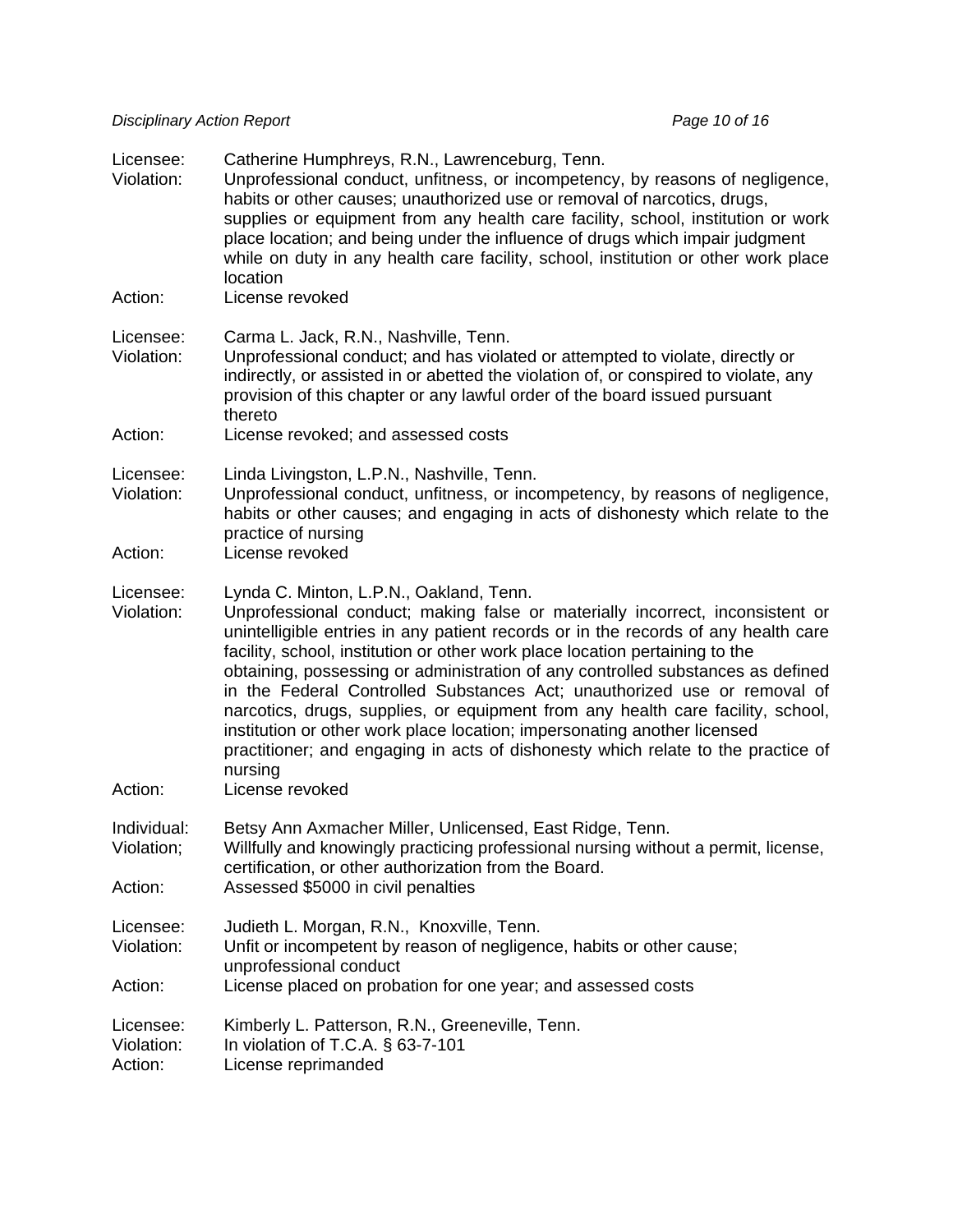| Licensee:<br>Violation:<br>Action: | Rita K. Potts, L.P.N., Manchester, Tenn.<br>Has violated or attempted to violate, directly or indirectly, or assisted in or<br>abetted the violation of, or conspired to violate, any provision of this chapter or<br>any lawful order of the board issued pursuant thereto<br>License suspended; must meet certain terms and conditions; and assessed<br>costs                                                                                                                                                                                                                                                                                                                                                                      |
|------------------------------------|--------------------------------------------------------------------------------------------------------------------------------------------------------------------------------------------------------------------------------------------------------------------------------------------------------------------------------------------------------------------------------------------------------------------------------------------------------------------------------------------------------------------------------------------------------------------------------------------------------------------------------------------------------------------------------------------------------------------------------------|
| Licensee:<br>Violation:            | Stacey P. Scott, R.N., Millington, Tenn.<br>Unfit or incompetent by reason of negligence, habits or other cause; is addicted<br>to alcohol or drugs to the degree of interfering with nursing duties and<br>unprofessional conduct                                                                                                                                                                                                                                                                                                                                                                                                                                                                                                   |
| Action:                            | License placed on probation for three years to run concurrent with contract<br>already in place with the Tennessee Professional Assistance Program                                                                                                                                                                                                                                                                                                                                                                                                                                                                                                                                                                                   |
| Licensee:<br>Violation:<br>Action: | Rhonda M. Simms, L.P.N., Jonesborough, Tenn.<br>Unprofessional conduct, unfitness, or incompetency, by reasons of negligence,<br>habits or other causes; and unauthorized use or removal of narcotics, drugs,<br>supplies or equipment from any health care facility, school, institution or work<br>place location<br>License placed on probation for two years                                                                                                                                                                                                                                                                                                                                                                     |
|                                    |                                                                                                                                                                                                                                                                                                                                                                                                                                                                                                                                                                                                                                                                                                                                      |
| Licensee:<br>Violation:<br>Action: | Deborah L. Stawski, L.P.N., Atlanta, GA<br>Unprofessional conduct, unfitness, or incompetency, by reasons of negligence,<br>habits or other causes; the use of any intoxicating beverage or the illegal use of<br>any narcotic or dangerous drug while on duty in any health care facility, school,<br>institution, or other work place location; and being under the influence of<br>alcoholic beverages, or under the influence of drugs which impair judgment<br>while on duty in any health care facility, school, institution or work place location<br>License revoked                                                                                                                                                         |
|                                    |                                                                                                                                                                                                                                                                                                                                                                                                                                                                                                                                                                                                                                                                                                                                      |
| Licensee:<br>Violation:<br>Action: | Norma J. Stokes, L.P.N., Knoxville, Tenn.<br>Guilty of a crime; and unprofessional conduct<br>License revoked                                                                                                                                                                                                                                                                                                                                                                                                                                                                                                                                                                                                                        |
| Licensee:<br>Violation:            | Ginger L. Sutherland, L.P.N., Jonesborough, Tenn.<br>Unfit or incompetent by reason of negligence, habits or other cause; is addicted<br>to alcohol or drugs to the degree of interfering with nursing duties and<br>unprofessional conduct                                                                                                                                                                                                                                                                                                                                                                                                                                                                                          |
| Action:                            | License suspended; must meet certain terms and conditions                                                                                                                                                                                                                                                                                                                                                                                                                                                                                                                                                                                                                                                                            |
| Licensee:<br>Violation:            | Roscoe Brent Vaughan, R.N., Nashville, Tenn.<br>Unprofessional conduct, unfitness, or incompetency by reasons of negligence,<br>habits or other causes; failure to maintain a record for each patient which<br>accurately reflects the nursing problems and interventions for the patient and/or<br>failure to maintain a record for each patient which accurately reflects the name<br>and title of the nurse providing care; making false or materially incorrect,<br>inconsistent or unintelligible entries in any patient records or in the records of<br>any health care facility, school, institution or other work place location pertaining<br>to the obtaining, possessing or administration of any controlled substance as |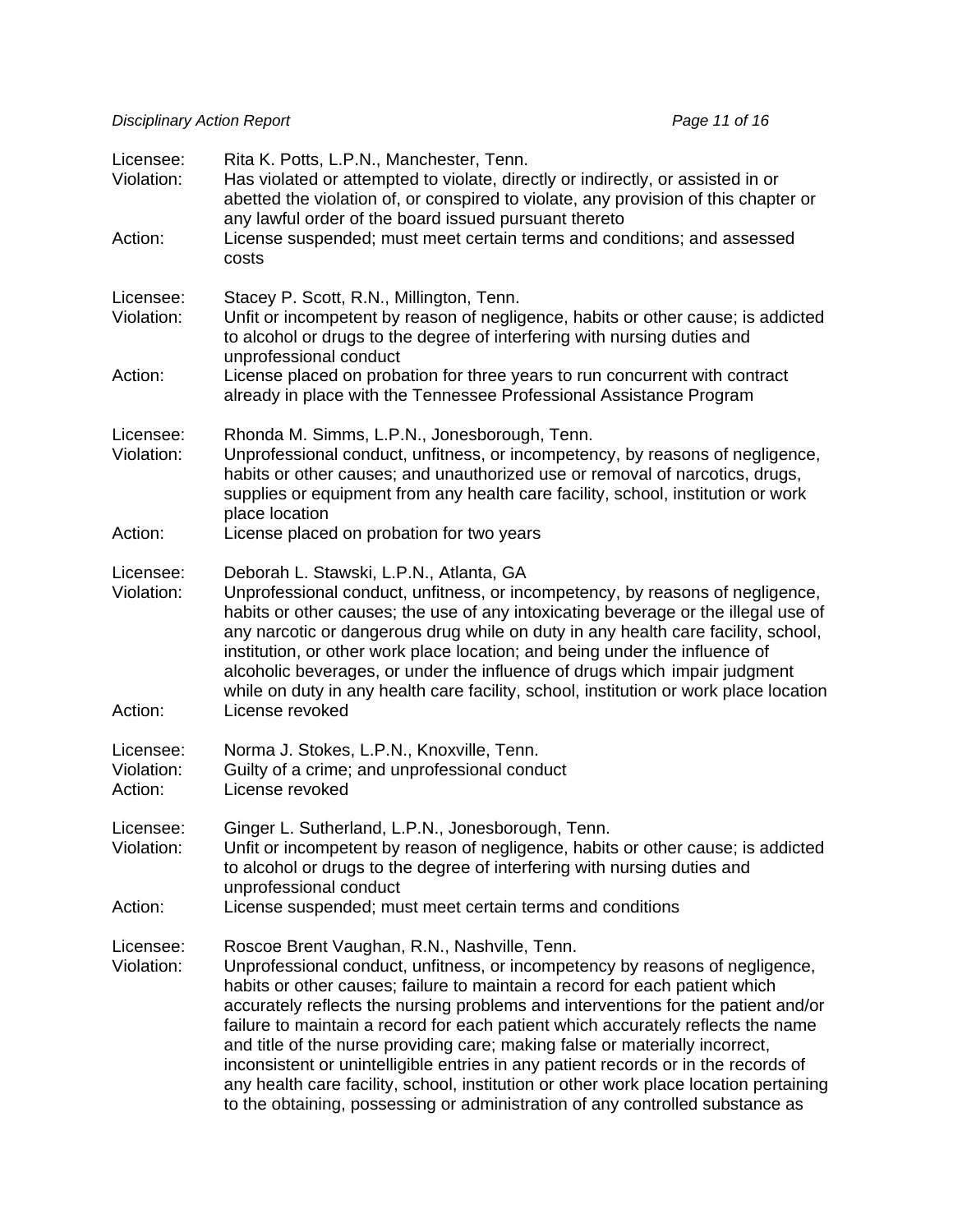defined in the Federal Controlled Substances Act; unauthorized use or removal of narcotics, drugs, supplies, or equipment from any health care facility, school, institution or other work place location; practicing professional nursing in a manner inconsistent with T.C.A. § 63-7-103; engaging in acts of dishonesty which relate to the practice of nursing; and guilty of a crime

Action: License placed on probation for no less than five years, to run concurrent with three year contract already in place with the Tennessee Professional Assistance Program

Licensee: Teresa M. Vestal, L.P.N., Johnson City, Tenn.

- Violation: Unfit or incompetent by reason of negligence, habits or other cause; unprofessional conduct; and has violated or attempted to violate, directly or indirectly, or assisted in or abetted the violation of, or conspired to violate, any provision of this chapter or any lawful order of the board issued pursuant thereto
- Action: License voluntarily surrendered

Licensee: Karen Marie Webb, R.N., White Pine, Tenn.

Violation: Unprofessional conduct, unfitness, or incompetency by reasons of negligence, habits or other causes; to wit: failure to maintain a record for each patient which accurately reflects the nursing problems and interventions for the patient and/or failure to maintain a record for each patient which accurately reflects the name and title of the nurse providing care; making false or materially incorrect, inconsistent or unintelligible entries in any patient records or in the records of any health care facility, school, institution or other work place location pertaining to the obtaining, possessing or administration of any controlled substance as defined in the Federal Controlled Substances Act; unauthorized use or removal of narcotics, drugs, supplies, or equipment from any health care facility, school, institution or other work place location; the use of any intoxicating beverages or the illegal use of any narcotic or dangerous drug while on duty in any health care facility, school, institution, or other work place location; being under the influence of alcoholic beverages, or drugs which impair judgment while on duty in any Health Care Facility, school, institution or other work place location; practicing professional nursing in a manner inconsistent with T.C.A. § 63-7- 103; engaging in acts of dishonesty which relate to the practice of nursing Action: License revoked

Licensee: Debra L. White, R.N., Memphis, Tenn.

Violation: Unfit or incompetent by reason of negligence, habits or other cause; unprofessional conduct; and unauthorized use or removal of narcotics, drugs, supplies, or equipment from any health care facility, school, institution or other work place location

#### Action: License suspended, must meet certain terms and conditions

Licensee: April D. Wiley, L.P.N., Winchester, Tenn.

Violation: Unprofessional conduct; and has violated or attempted violate, directly or indirectly, or assisted in or abetted the violation of, or conspired to violate, any provision of this chapter or any lawful order of the board issued pursuant thereto.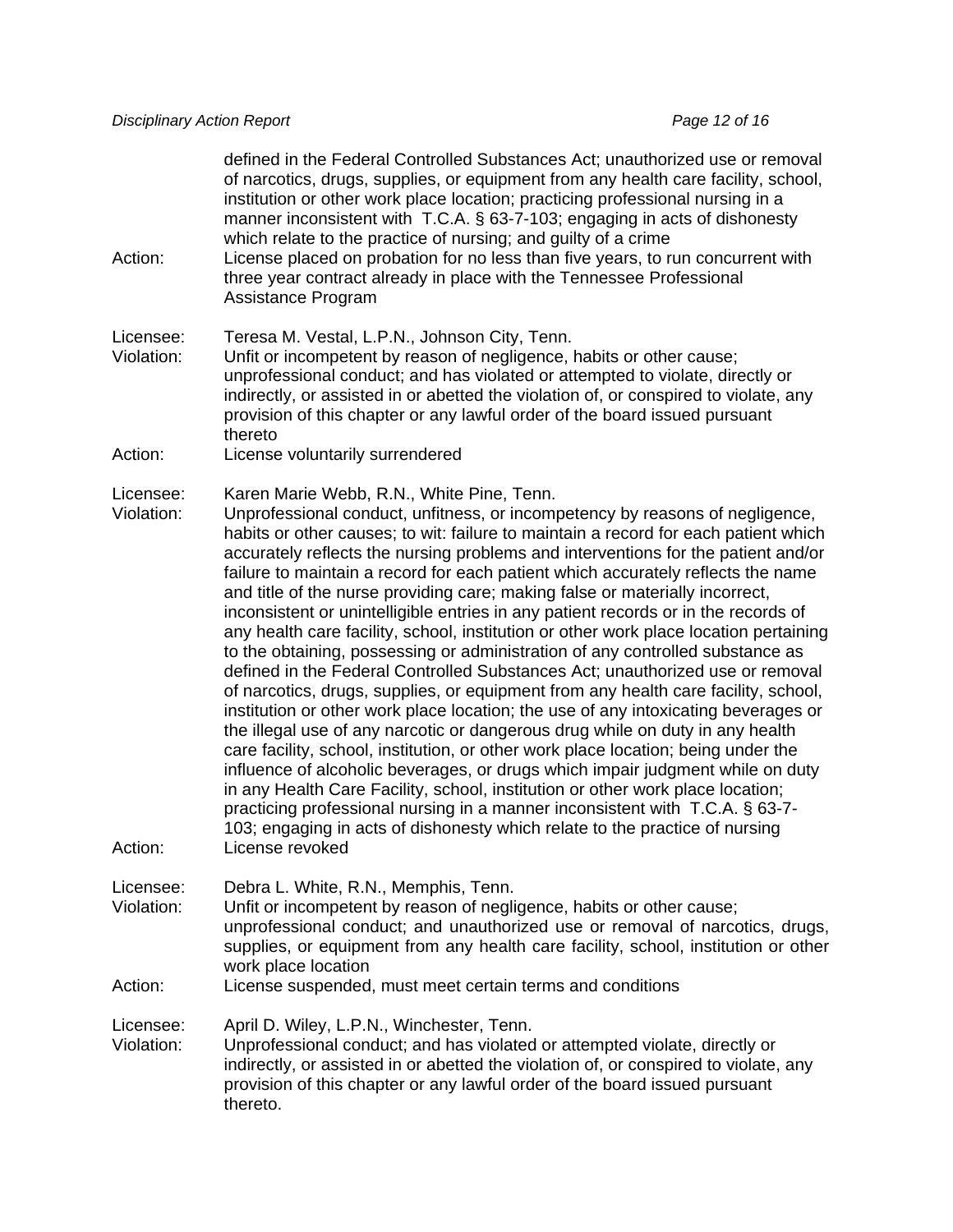| Action:                            | License placed on probation to run concurrent with contract already in place<br>with the Tennessee Professional Assistance Program, but no less than three<br>years in duration                                                                                                                                                                                                                                                                                                                                                                                                                                                                                                                                                                                                                                                                                                                                                              |
|------------------------------------|----------------------------------------------------------------------------------------------------------------------------------------------------------------------------------------------------------------------------------------------------------------------------------------------------------------------------------------------------------------------------------------------------------------------------------------------------------------------------------------------------------------------------------------------------------------------------------------------------------------------------------------------------------------------------------------------------------------------------------------------------------------------------------------------------------------------------------------------------------------------------------------------------------------------------------------------|
| Licensee:<br>Violation:            | Katherine Wiggins, R.N., Memphis, Tenn.<br>Unfit or incompetent by reason of negligence, habits or other cause;<br>unprofessional conduct; and unauthorized use or removal of narcotics, drugs,<br>supplies, or equipment from any health care facility, school, institution or other<br>work place location                                                                                                                                                                                                                                                                                                                                                                                                                                                                                                                                                                                                                                 |
| Action:                            | License placed on probation for no less than three years, to run concurrent with<br>contract already in place with the Tennessee Professional Assistance Program                                                                                                                                                                                                                                                                                                                                                                                                                                                                                                                                                                                                                                                                                                                                                                             |
| Licensee:<br>Violation:<br>Action: | Jacqueline A. Wilson, R.N., Clarksville, Tenn.<br>Unprofessional conduct<br>License suspended, must meet certain terms and conditions                                                                                                                                                                                                                                                                                                                                                                                                                                                                                                                                                                                                                                                                                                                                                                                                        |
|                                    |                                                                                                                                                                                                                                                                                                                                                                                                                                                                                                                                                                                                                                                                                                                                                                                                                                                                                                                                              |
| Licensee:<br>Violation:            | Ruth A. Wilson, L.P.N., Jonesborough, Tenn.<br>Unfit or incompetent by reason of negligence, habits or other cause;<br>unprofessional conduct; and unauthorized use or removal of narcotics, drugs,<br>supplies, or equipment from any health care facility, school, institution or other<br>work place location                                                                                                                                                                                                                                                                                                                                                                                                                                                                                                                                                                                                                             |
| Action:                            | License revoked                                                                                                                                                                                                                                                                                                                                                                                                                                                                                                                                                                                                                                                                                                                                                                                                                                                                                                                              |
| Licensee:<br>Violation:<br>Action: | Susan Faye Woody, R.N., Springfield, Tenn.<br>Unprofessional conduct, unfitness, or incompetency by reasons of negligence,<br>habits or other cause; abandoning or neglecting a patient requiring nursing<br>care; use of any intoxicating beverage or the illegal use of any narcotic or<br>dangerous drug while on duty in any health care facility, school, institution, or<br>other work place location; being under the influence of alcoholic beverages, or<br>under the influence of drugs which impair judgment while on duty in any health<br>care facility, school, institution; failing to report, through proper channels, facts<br>known to the individual regarding incompetent, unethical or illegal practice of<br>any health care provider; and in violation of T.C.A. § 53-10-104 (a), and (b);<br>T.C.A. $\S$ 53-10-105 (a); and T.C.A. $\S$ 63-7-115 (a)(1)<br>License suspended; must meet certain terms and conditions |
|                                    |                                                                                                                                                                                                                                                                                                                                                                                                                                                                                                                                                                                                                                                                                                                                                                                                                                                                                                                                              |
| Licensee:<br>Violation:            | Pamela Yoell, R.N., Clarksville, Tenn.<br>Unfit or incompetent by reason of negligence, habits or other cause;<br>unprofessional conduct; unauthorized use or removal of narcotics, drugs,<br>supplies, or equipment from any health care facility, school, institution or other<br>work place location; and the use of any intoxicating beverage or the illegal use<br>of any narcotic or dangerous drug while on duty in any health care facility,<br>school, institution, or other work place location                                                                                                                                                                                                                                                                                                                                                                                                                                    |
| Action:                            | License revoked                                                                                                                                                                                                                                                                                                                                                                                                                                                                                                                                                                                                                                                                                                                                                                                                                                                                                                                              |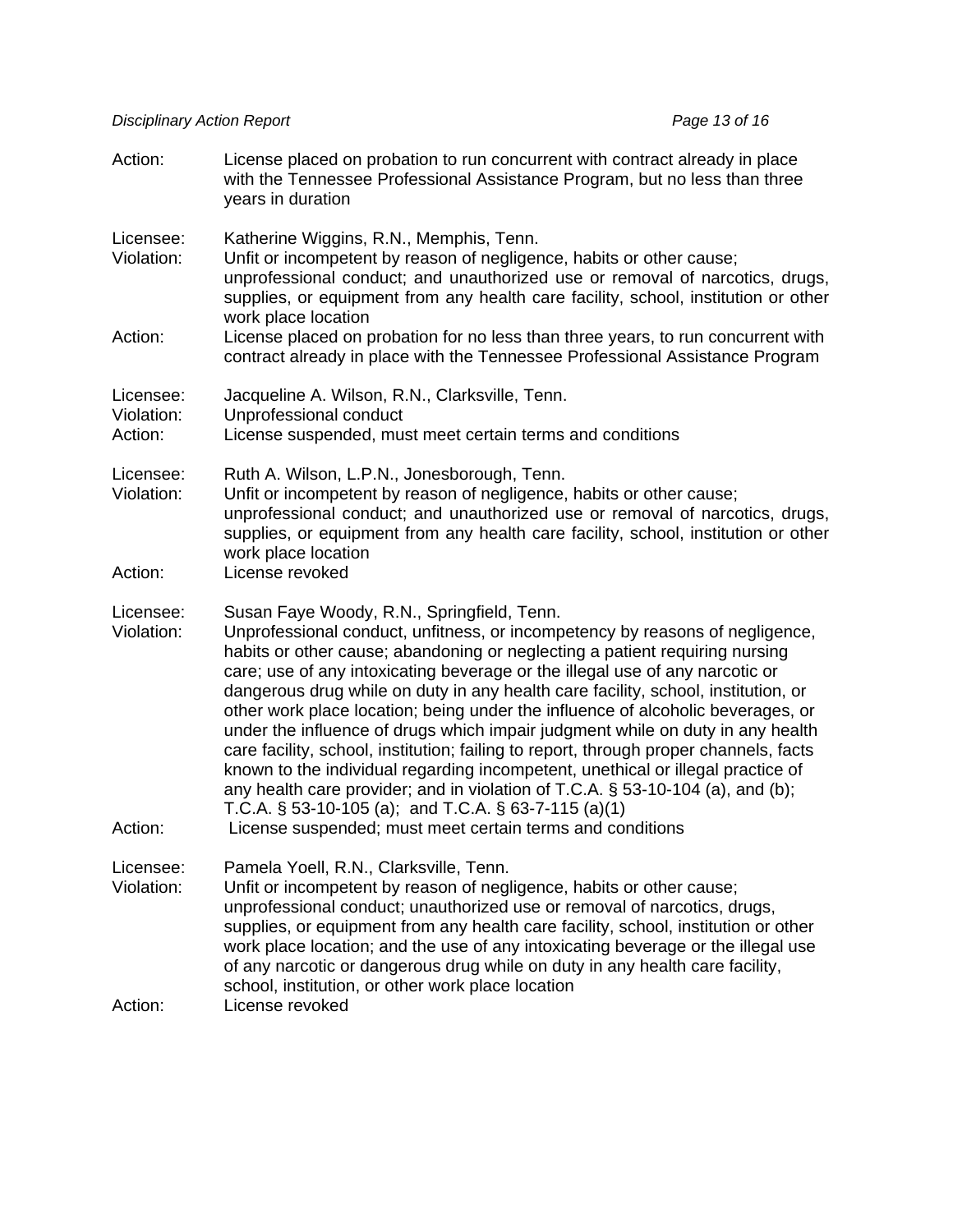# **BOARD OF OSTEOPATHIC EXAMINERS**

| Licensee:<br>Violation: | Gary W. Clark, D.O., Brentwood, Tenn.<br>Unprofessional, dishonorable, or unethical conduct; dispensing, prescribing or<br>otherwise distributing any controlled substance or any other drug not in the<br>course of professional practice, or not in good faith to relieve pain and suffering,<br>or not to cure an ailment, physical infirmity or disease; and dispensing,<br>prescribing or otherwise distributing any controlled substance or any other drug<br>to any person in violation of any law of the state or the United States. |
|-------------------------|----------------------------------------------------------------------------------------------------------------------------------------------------------------------------------------------------------------------------------------------------------------------------------------------------------------------------------------------------------------------------------------------------------------------------------------------------------------------------------------------------------------------------------------------|
| Action:                 | Assessed \$1200 in civil penalties, plus costs                                                                                                                                                                                                                                                                                                                                                                                                                                                                                               |
| Licensee:<br>Violation: | Fred C. Foshee, D.O., Knoxville, Tenn.<br>Unprofessional conduct; and habitual personal misuse of any drugs (including<br>alcohol) in such manner as to adversely affect the person's ability to practice<br>medicine                                                                                                                                                                                                                                                                                                                        |
| Action:                 | License placed on probation for five years; must comply with five year contract<br>with the Tennessee Medical Foundation                                                                                                                                                                                                                                                                                                                                                                                                                     |

### **BOARD OF PHARMACY**

| Licensee:<br>Violation:<br>Action: | Wesley F. Ball, Ph. D., Newport, Tenn.<br>Engaging in activity that will bring discredit to the profession, and shall expose,<br>without fear or favor, illegal or unethical conduct in the profession<br>License indefinitely suspended                                                                                                                                                                                                                                                            |
|------------------------------------|-----------------------------------------------------------------------------------------------------------------------------------------------------------------------------------------------------------------------------------------------------------------------------------------------------------------------------------------------------------------------------------------------------------------------------------------------------------------------------------------------------|
| Licensee:<br>Violation:<br>Action: | Melissa Brunson Bradley, Ph.D., Dyersburg, Tenn.<br>Dishonorable, immoral, unethical, or unprofessional conduct<br>License placed on probation for two years; shall not fill prescriptions for herself<br>or her family members; shall continue to see a medical doctor who specialized<br>in pain management to treat and monitor condition and follow any and all<br>recommendation; and shall abide by all federal and state laws and rules relating<br>to drugs and to the practice of pharmacy |
| Licensee:<br>Violation:<br>Action: | Lindy Nicole Crockett, R.T., Chattanooga, Tenn.<br>Engaging in conduct that is prohibited or made unlawful by any of the provisions<br>of parts 4-6 of this chapter, or any other laws of the state of the United States<br>relating to drugs or to the practice of pharmacy; and guilty of dishonorable,<br>immoral, unethical or unprofessional conduct<br><b>Registration revoked</b>                                                                                                            |
|                                    |                                                                                                                                                                                                                                                                                                                                                                                                                                                                                                     |
| Licensee:<br>Violation:            | Marshall V. Jones, Ph. D., Eads, Tenn.<br>In violation of Federal and State laws and rules relative to drugs and the<br>practice of pharmacy                                                                                                                                                                                                                                                                                                                                                        |
| Action:                            | License placed on probation for two years; shall not be the pharmacist in<br>charge at any licensed pharmacy located within the State of Tennessee for a<br>period of one year from the effective date of this Consent Order; shall<br>successfully complete a course relative to record keeping and dispensing<br>controlled substance prescriptions; and assessed \$5,720 in civil penalties                                                                                                      |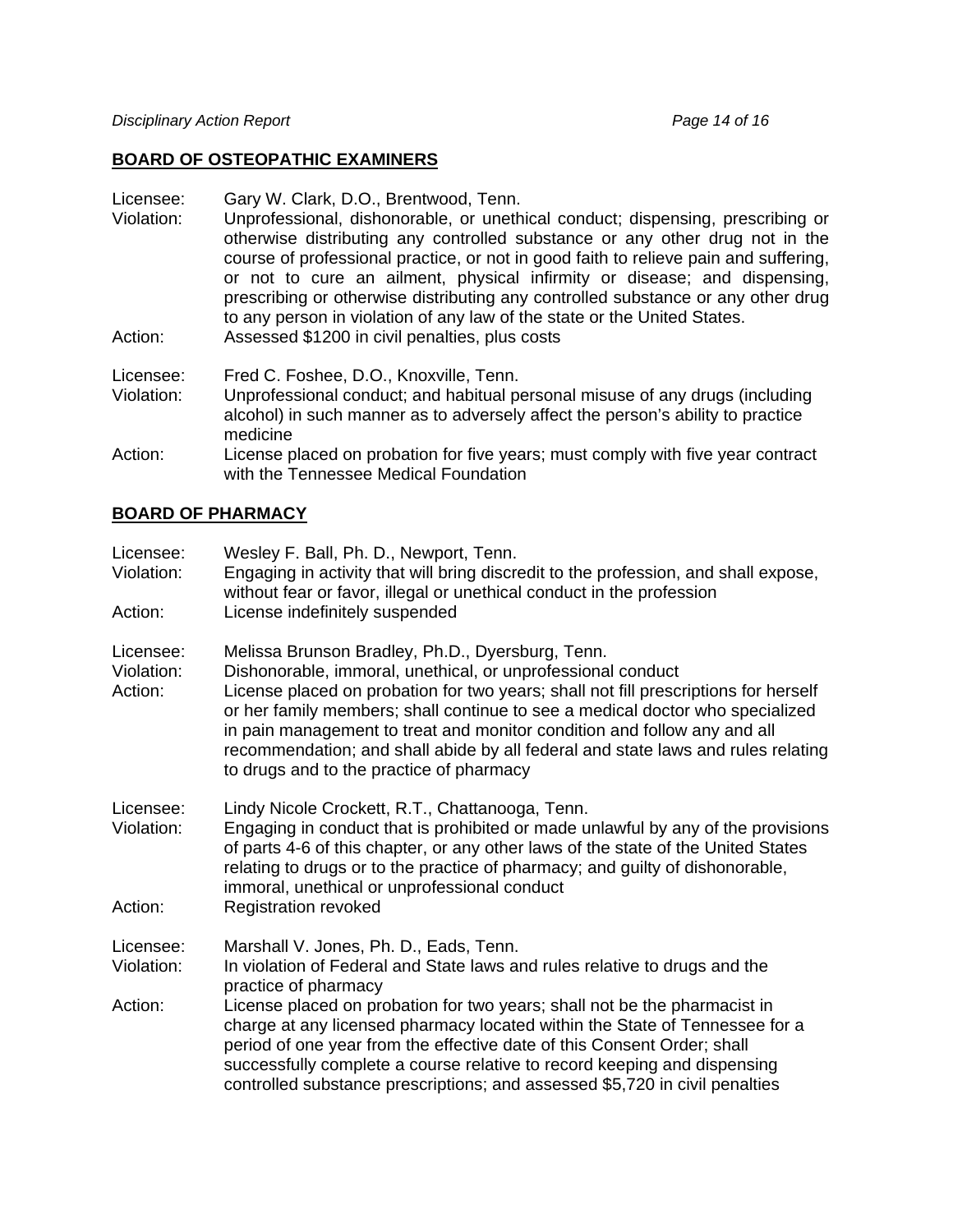| Licensee:<br>Violation: | Kimberly T. Mullen, Ph. D., Woodbury, Tenn.<br>Addicted to the use of alcohol, narcotics or other drugs; exhibited an incapacity<br>of a nature that prevents a pharmacist from engaging in the practice of<br>pharmacy with reasonable skill, confidence and safety to the public; and guilty<br>of dishonorable, immoral, unethical or unprofessional conduct |
|-------------------------|-----------------------------------------------------------------------------------------------------------------------------------------------------------------------------------------------------------------------------------------------------------------------------------------------------------------------------------------------------------------|
| Action:                 | License indefinitely suspended                                                                                                                                                                                                                                                                                                                                  |
| Licensee:<br>Violation: | Melissa Ann Smallen, R.T., Loudon, Tenn.<br>Engaged in conduct that is prohibited or made unlawful by any of the provisions<br>of parts 4-6 of this chapter, or any other laws of the state of the United States<br>relating to drugs or to the practice of pharmacy; and dishonorable, immoral,<br>unethical or unprofessional conduct                         |
| Action:                 | <b>Registration revoked</b>                                                                                                                                                                                                                                                                                                                                     |
| Licensee:<br>Violation: | Melody Suzanne Vaughn, R.T., Philadelphia, Tenn.<br>Engaged in conduct that is prohibited or made unlawful by any of the provisions<br>of parts 4-6 of this chapter, or any other laws of the state of the United States<br>relating to drugs or to the practice of pharmacy; and dishonorable, immoral,<br>unethical or unprofessional conduct                 |
| Action:                 | <b>Registration revoked</b>                                                                                                                                                                                                                                                                                                                                     |

### **ABUSE REGISTRY**

| ABUSE:<br><b>ACTION:</b> | INDIVIDUAL: Roshni S. Patel, Pleasant Hill, Tenn.<br><b>Physical/Mental</b><br>Placed on Abuse Registry                 |
|--------------------------|-------------------------------------------------------------------------------------------------------------------------|
| ABUSE:<br>ACTION:        | <b>INDIVIDUAL: Andrew Jordan Foster, Erwin, Tenn.</b><br>Physical<br><b>Placed on Abuse Registry</b>                    |
| ABUSE:<br><b>ACTION:</b> | INDIVIDUAL: Michelle Dawn McInturff, Greeneville, Tenn.<br>Physical<br>Placed on Abuse Registry                         |
| ABUSE:<br><b>ACTION:</b> | INDIVIDUAL: Ester Smith a/k/a, Esther L. Johnson, Memphis, Tenn.<br>Misappropriation<br><b>Placed on Abuse Registry</b> |
| ABUSE:<br><b>ACTION:</b> | INDIVIDUAL: Anthe M. Bogard, Memphis, Tenn.<br>Physical<br><b>Placed on Abuse Registry</b>                              |
| ABUSE:<br><b>ACTION:</b> | INDIVIDUAL: Charles Danny Haun, Not Reported<br>Misappropriation<br><b>Placed on Abuse Registry</b>                     |